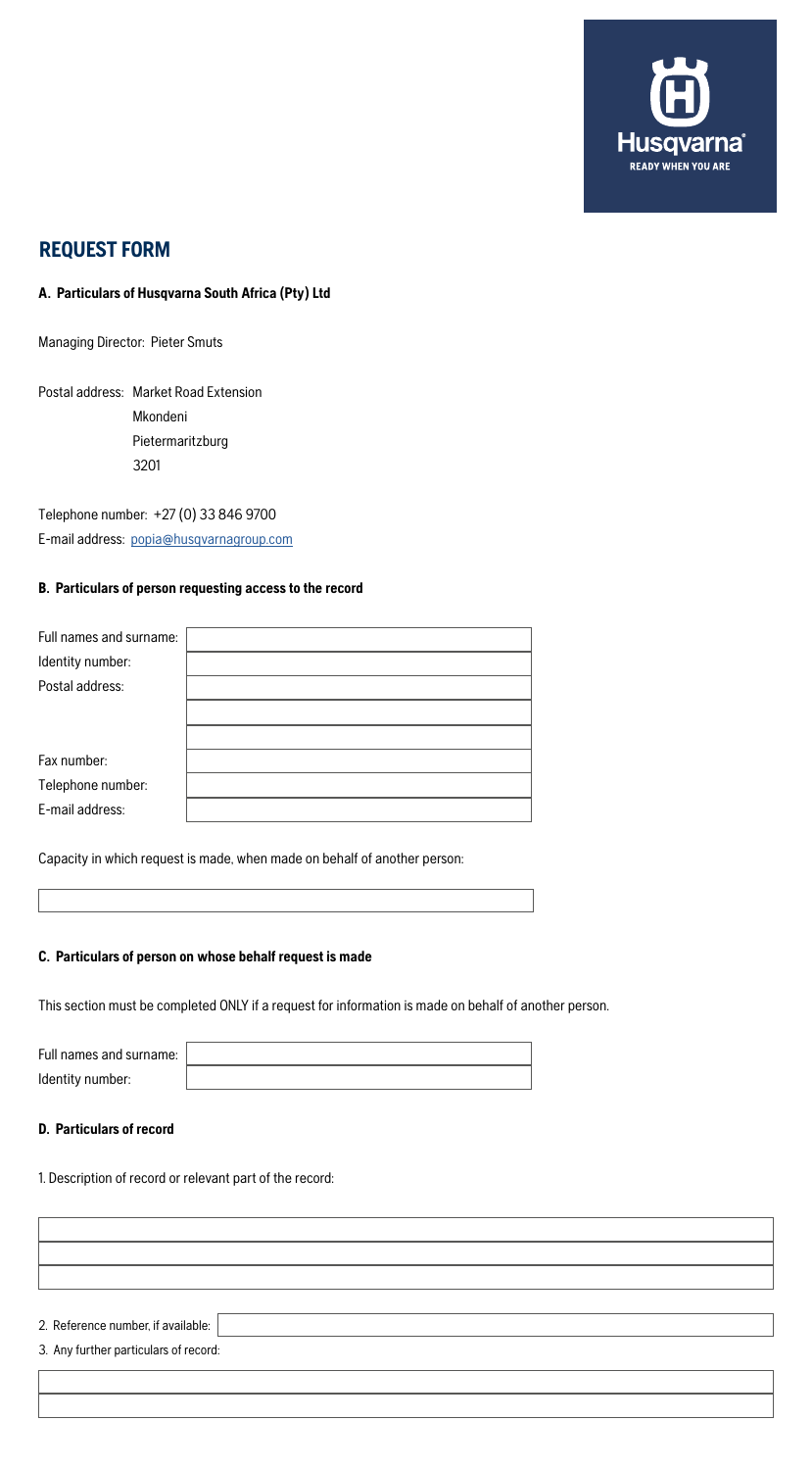# **E. Fees**

(a) A request for access to a record, other than a record containing personal information about yourself, will be processed only after a request fee has been paid.

(b) You will be notified of the amount required to be paid as the request fee.

(c) The fee payable for access to a record depends on the form in which access is required and the reasonable time required to search for and prepare a record.

(d) If you qualify for exemption of the payment of any fee, please state the reason for exemption.

Reason for exemption from payment of fees:

# **F. Form of access to record**

If you are prevented by a disability to read, view or listen to the record in the form of access provided for in 1 to 4 hereunder, state your disability and indicate in which form the record is required.

| Disability                              |  |  |  |  |
|-----------------------------------------|--|--|--|--|
| Form in which the record is required: I |  |  |  |  |

# **Mark the appropriate box with an X.**

# **NOTES:**

(a) Compliance with your request in the specified form may depend on the form in which the record is available.

(b) Access in the form requested may be refused in certain circumstances. In such a case you will be informed if access will be granted in another form.

(c) The fee payable for access for the record, if any, will be determined partly by the form in which access is requested.

1. If the record is in written or printed form: Copy of record:

Inspection of record:



2. If the record consists of visual images (this includes photographs, slides, video recordings,

computer-generated images, sketches, etc):

View the images:

Copy of the images:

Transcription of the images:

3. If the record consists of recorded words or information which can be reproduced in sound:

Listen to the soundtrack (audio cassette):

Transcription of the soundtrack (written or printed document):

 $\Box$  $\overline{\phantom{0}}$ 

4. If the record is held on computer or in an electronic or machine-readable form:

Printed copy of the record:

Printed copy of information derived from the record: Copy in computer readable form (CD):

If you requested a copy or transcription of a record (above), do you wish the copy or transcription to be posted to you (postage is payable)?

Yes: No: